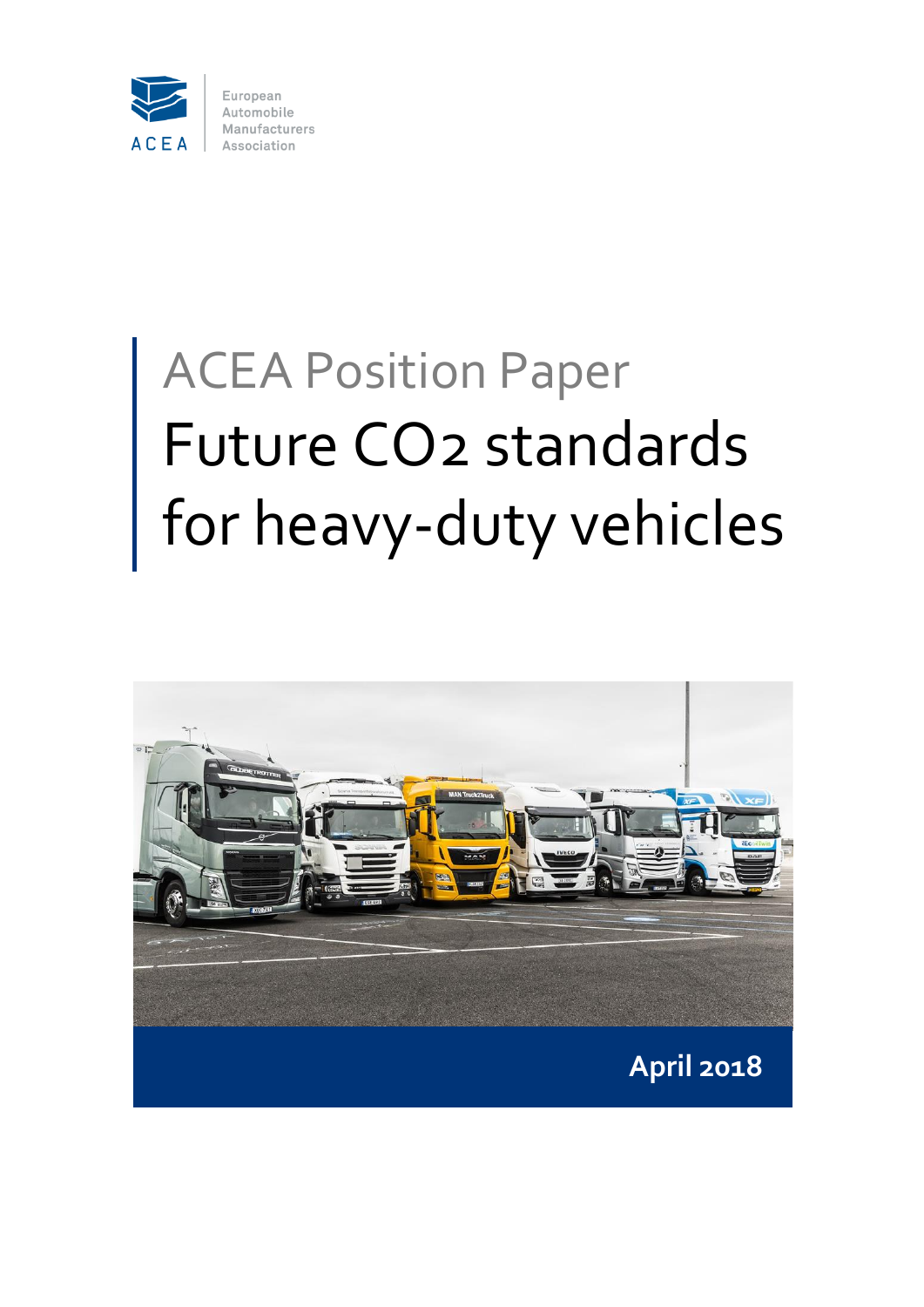

# EXECUTIVE SUMMARY

From 2019 onwards, all EU manufacturers of heavy-duty vehicles will use the same, certified VECTO calculation tool to declare and report (in a comparable way) the tail-pipe CO2 emissions of each vehicle that they build which belongs to vehicle group 4, 5, 9 or 10. VECTO will increase transparency for customers and will allow manufacturers to show the benefits of their product offerings in an objective way; thereby stimulating competition in the truck market.

Currently, the European Commission is developing CO2 standards for heavy-duty vehicles based on these VECTO values. The following key points must be considered when setting such standards:

- Given that VECTO calculates CO2 emissions based on a wide variety of 'transport missions' in order to provide relevant customer information, future CO2 standards will only be relevant if they are based on the most common mission of a particular vehicle.
- The Commission must commit to continue updating VECTO in the future to include the latest CO2-reduction technologies. VECTO should be updated to incorporate hybrid and electric drivetrains, dual-fuel engines, predictive cruise control, waste heat recovery, eco-roll, etc.
- Any future CO2 standards should be set for the entire heavy-duty vehicle; separate targets for components (such as the gear box, air drag or engine) might not lead to cost-effective solutions.
- A realistic ambition level for the first period of the regulation (2019-2025) would be a tail-pipe CO2 reduction of 7% (the first VECTO values for setting a 2025 target will be available in 2019).
- A total 16% CO2 reduction between 2019 and 2030 would be challenging but possible, provided that VECTO is updated regularly to reflect new technological developments.
- It is vital that the reduction targets and the associated baseline are established well in advance to give manufacturers sufficient lead-time.
- Manufacturers also believe that the 2030 target should be validated in 2022 to take into account the latest fuel efficiency technologies and the CO2 performance of future heavy-duty vehicles.
- In the long run, the potential benefits of a well-to-wheel approach should also be considered, given the importance of an integrated approach to further reducing CO2 from trucks.

### **10 KEY RECOMMENDATIONS**

- 1. Ensure consistency between climate and air quality policy
- 2. Guarantee robustness of the baseline
- 3. Define ambition level and timing for 2025 and 2030
- 4. Reflect diversity of the market
- 5. Provide flexibility: banking and trading of CO2
- 6. Continue to update the VECTO simulation tool
- 7. Incentivise low- and zero-emission vehicles with a super-credit system
- 8. Focus on the entire vehicle, not components
- 9. Be consistent with metrics
- 10. Introduce on-road verification tests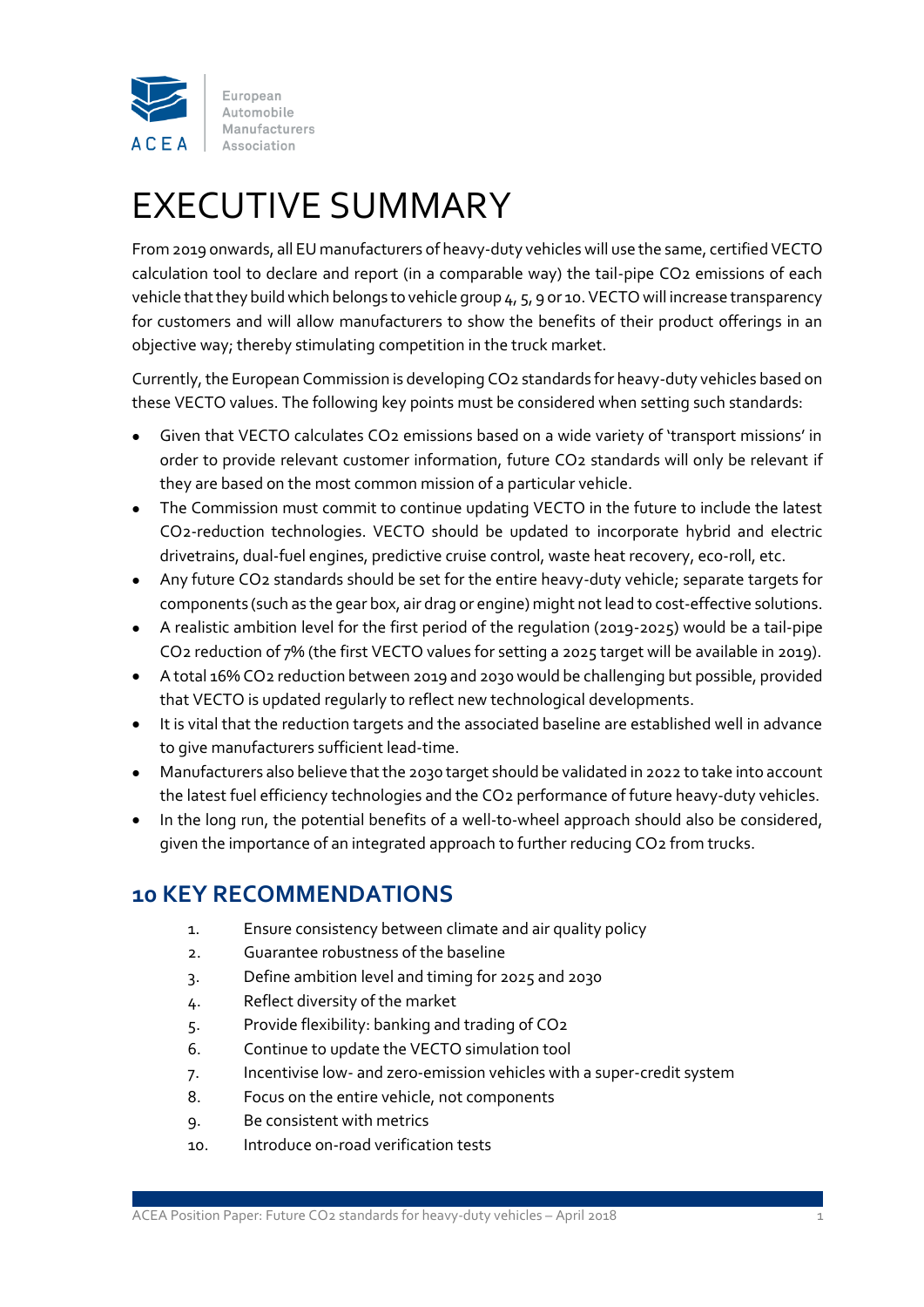

# INTRODUCTION

European heavy-duty vehicle manufacturers are world leaders in improving the environmental performance of their trucks. Over the past 25 years, the industry has achieved dramatic decreases in pollutant emissions from heavy-duty vehicles. Indeed, pollutants such as nitrogen oxides (NOx) and particles (PM) have been slashed to near-zero levels since 1991: NOx -95% and PM -98%.

In parallel, truck makers have also made great strides in reducing CO2 emissions. On average, EU manufacturers have managed to cut CO2 emissions by 1% per year. Per tonne transported, this innovation has resulted in a fuel consumption of as little as nearly one litre of fuel per 100 tonne-km, delivering a significant CO2 reduction. And, of course, the heavy-duty vehicle industry remains committed to continuing to lower CO2 emissions in the future.

To put these figures in context, transport is currently responsible for around a quarter of total EU CO2 emissions, with road transport representing 17.8% of total emissions, arising from the use of vehicles. Of this, all heavy-duty vehicles in Europe combined account for 5% of Europe's greenhouse gas emissions, while they are responsible for carrying 75% of all land-based freight.

In May 2018, the European Commission is expected to come forward with a legislative proposal on regulating CO2 emissions from new heavy-duty vehicles. These new CO2 standards would come on top of the mandatory declaration of truck CO2 emissions using VECTO, as well as the monitoring and reporting of those results by manufacturers.

Concretely this means that, from 2019 onwards, all manufacturers of heavy-duty vehicles will use the certified VECTO calculation tool to declare and report the CO2 emissions from a wide variety of complete truck and trailer configuration (ie those belonging to vehicle groups 4, 5, 9 and 10 to start with). VECTO increases transparency for customers and allows manufacturers to show the benefits of their product offerings in an objective way; thereby stimulating competition in the truck market. As for the future framework, the European Automobile Manufacturers' Association (ACEA) believes that CO2 standards for heavy-duty vehicles should be based on the following key pillars:

- CO2 standards should be combined with an integrated approach that looks at all variables influencing truck CO2 emissions, instead of only focussing on new vehicle technology.
- The European Union should define its own approach to CO2 standards for trucks.
- Focus should be on the entire heavy-duty vehicle and not on single components.
- Any credible baseline for future standards must be based on VECTO-generated CO2 data.

With this position paper, ACEA wants to contribute to the ongoing discussions on the future CO2 regime for trucks by making 10 key recommendations (pages 6-10) for the regulatory framework. However, before elaborating on those recommendations, this paper will first set the scene by providing the necessary context.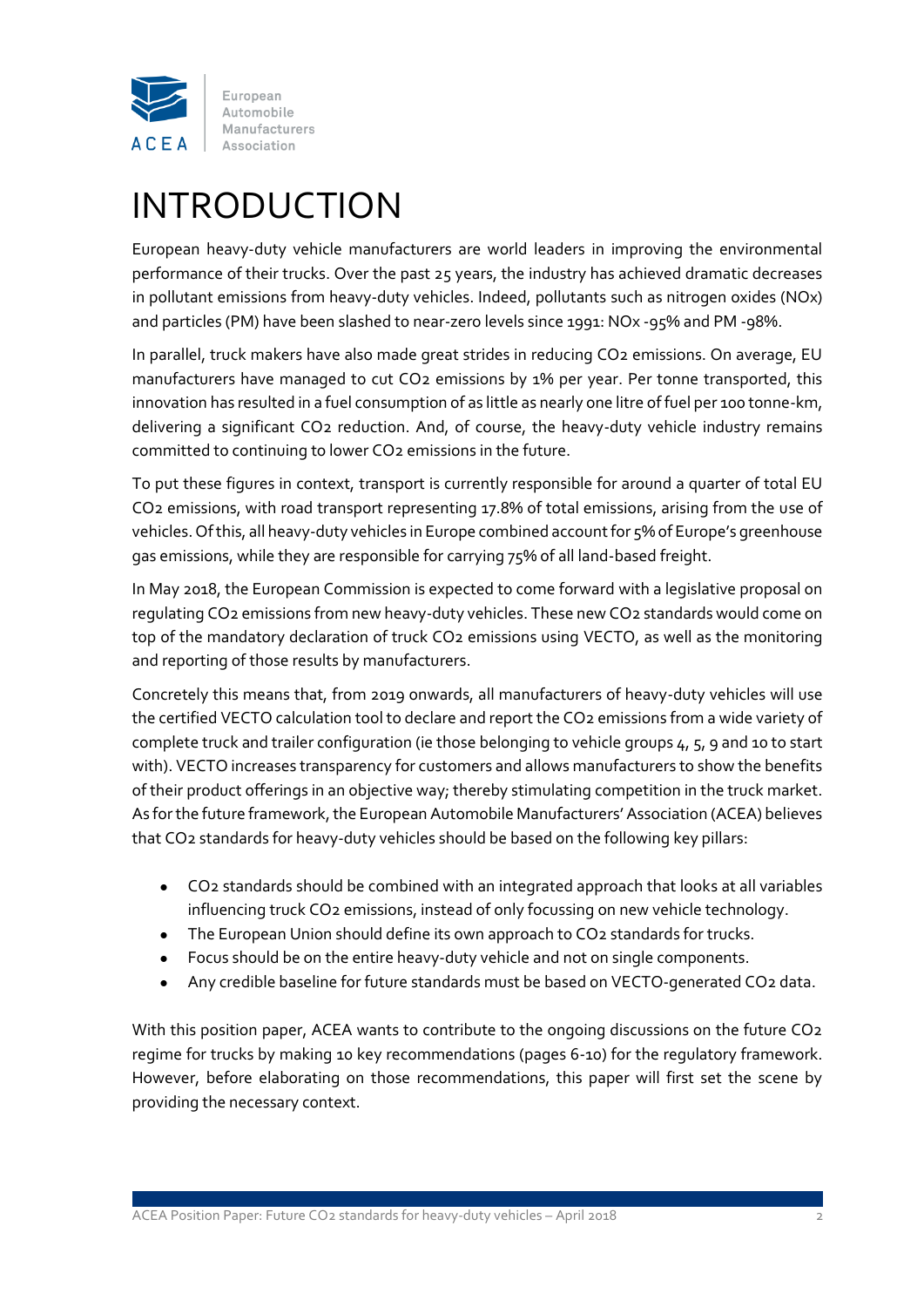

# CONTEXT

### **TRUCKS ARE DIFFERENT FROM CARS AND VANS**

Most heavy-duty vehicles are custom-built to meet the specific requirements of customers, who use them for a wide variety of different 'missions'. There are literally thousands of shapes and sizes of trucks, from the number of axles to the size of the engine and fuel tank, to the size of the cab or the height of the chassis.

Considering the complexity of the truck market, introducing legislation suitable for all variations will be challenging. There simply is no 'one-size-fits-all' approach for heavy-duty vehicles. Trucks are not big passenger cars. So, CO2 reduction policy for heavy-duty vehicles should not follow the same approach as that for passenger cars.

### **IMPORTANCE OF FUEL EFFICIENCY TO TRUCK CUSTOMERS**

Heavy-duty vehicles are economic goods, which makes fuel efficiency a key element in the purchase decision. Fuel represents around 30% of the running costs in the transport sector. Given the competition between transport service providers for goods and people, strong economic incentives already exist for fuel efficiency improvement.

In this respect, VECTO provides a credible, standardised way of comparing fuel efficiency (and thus CO2 emissions) between trucks of all brands.

## **TECHNOLOGY NEUTRALITY**

It is crucial to give manufacturers of heavy-duty vehicles the necessary flexibility to select the best (combination of) technologies to meet CO2 reduction objectives. Competition between different solutions and manufacturers will encourage innovation, resulting in the most cost-efficient pathway to the decarbonisation of road freight transport.

Moreover, there is no one technology suitable for all circumstances. What might be the right option for long-haul transport may not necessarily be the best solution in another use case. Also in this respect, the complexity of the truck market and technology neutrality should be respected.

### **ALTERNATIVE POWERTRAINS/FUELS AND MARKET REALITY**

EU truck manufacturers are committed to finding the best powertrain solution for the specific use profile of each customer, but this will require a coordinated approach and continued understanding between policy makers and industry. In order to provide certainty to truck makers that want to further invest in alternative powertrains, and to customers that are interested in buying such vehicles, all EU member states will have to invest in adequate refuelling and recharging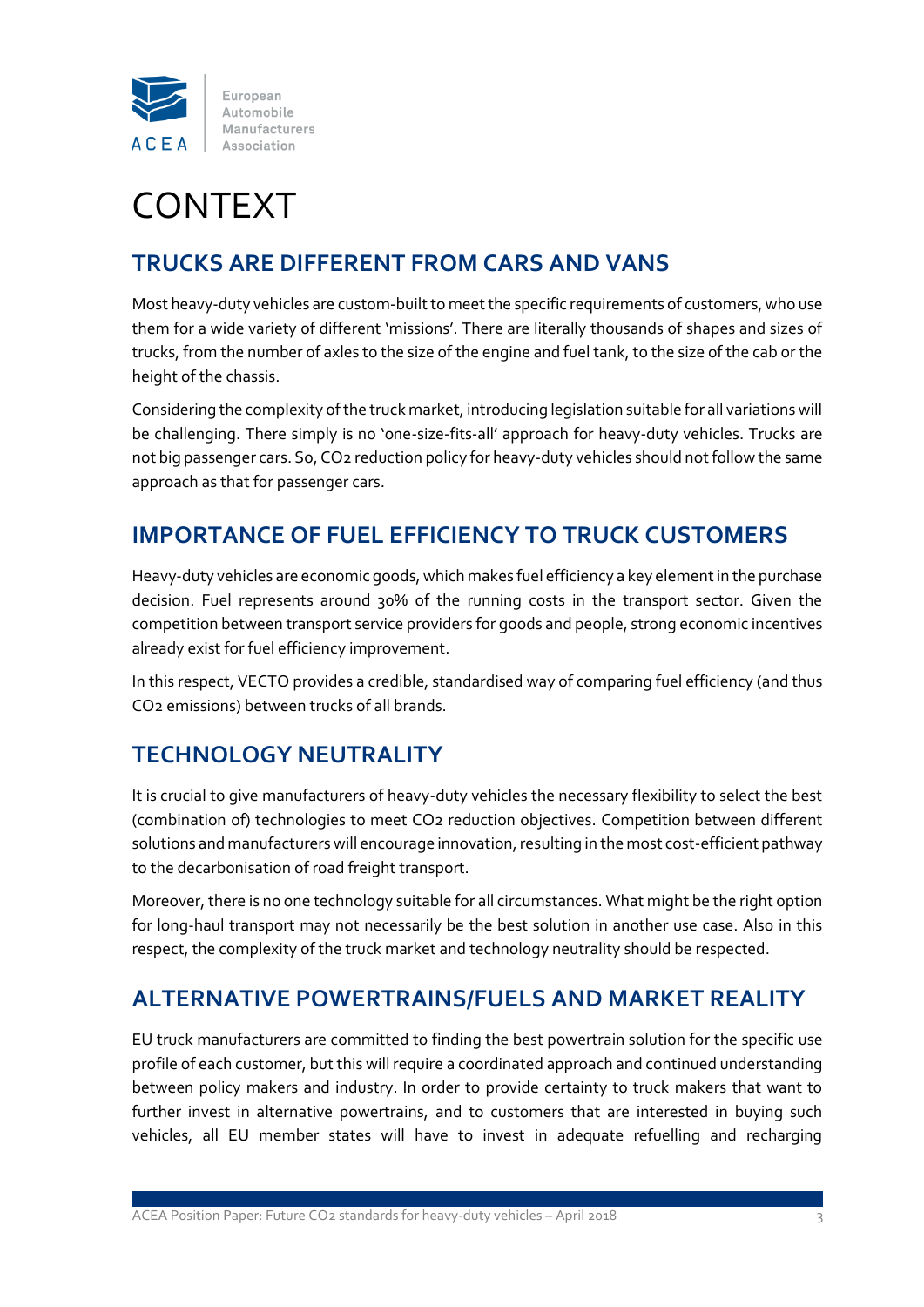

infrastructure – alongside motorways and national roads, but also in urban areas. It will also depend on the availability of supportive schemes and incentives to stimulate sales of alternatively-powered trucks.

The transition from diesel to alternative powertrains for the heavy-duty segment will happen at a very different pace than with light-duty vehicles, such as passenger cars. Trucks literally cover thousands of different use cases. What might work for one vehicle in a specific context, will not work in another situation. The Renewable Energy Directive (2009/28/EC) lays the foundation for evaluating the climate impact of alternative fuels for heavy-duty vehicles.

It is crucial that policy makers adopt a technology-neutral approach. For the time being, diesel remains the powertrain of choice for heavy-duty vehicles, with 98% of all trucks powered by this technology. Diesel offers low fuel costs and high mileage, ensuring a long range between stops. It also provides high pulling power, which improves load-carrying and towing: crucial for the transport of heavy goods.

## **IMPACT OF OTHER EU LEGISLATION ON CO2**

#### **Clean Vehicles Directive**

Criteria for heavy-duty vehicles to qualify for quotas under the Clean Vehicles Directive should be realistic. All efficient powertrain and fuel options must be considered, both alternative ones and modern combustion engines.

### **General Safety Regulation**

The impact of new safety requirements (adding extra complexity and cost to the vehicle) on the CO2 performance of trucks should be carefully considered in order not to jeopardise future CO2 targets. The timeline foreseen for the introduction of such safety requirements should be in line with the timing and development of the CO2 regulation.

#### **Weights and Dimensions Directive**

More aerodynamic cabins should be part of the 'toolbox' that manufacturers can use to further reduce the fuel consumption of heavy-duty vehicles. In addition, alternative powertrain options – plus the additional space and weight they require – must be considered properly as well. Further regulatory action is needed to make this possible.

#### **Revision of the Eurovignette Directive**

ACEA welcomes the revision of the Eurovignette Directive, including the European Commission's proposal to introduce a CO2 differentiation of charges for heavy-good vehicles as a means to incentivise the market uptake of the cleanest vehicles. Manufacturers of heavy-duty vehicles support this, provided that any such differentiation is introduced in a 'neutral way', ie with no increase in the total amount of toll revenue collected from the transport industry.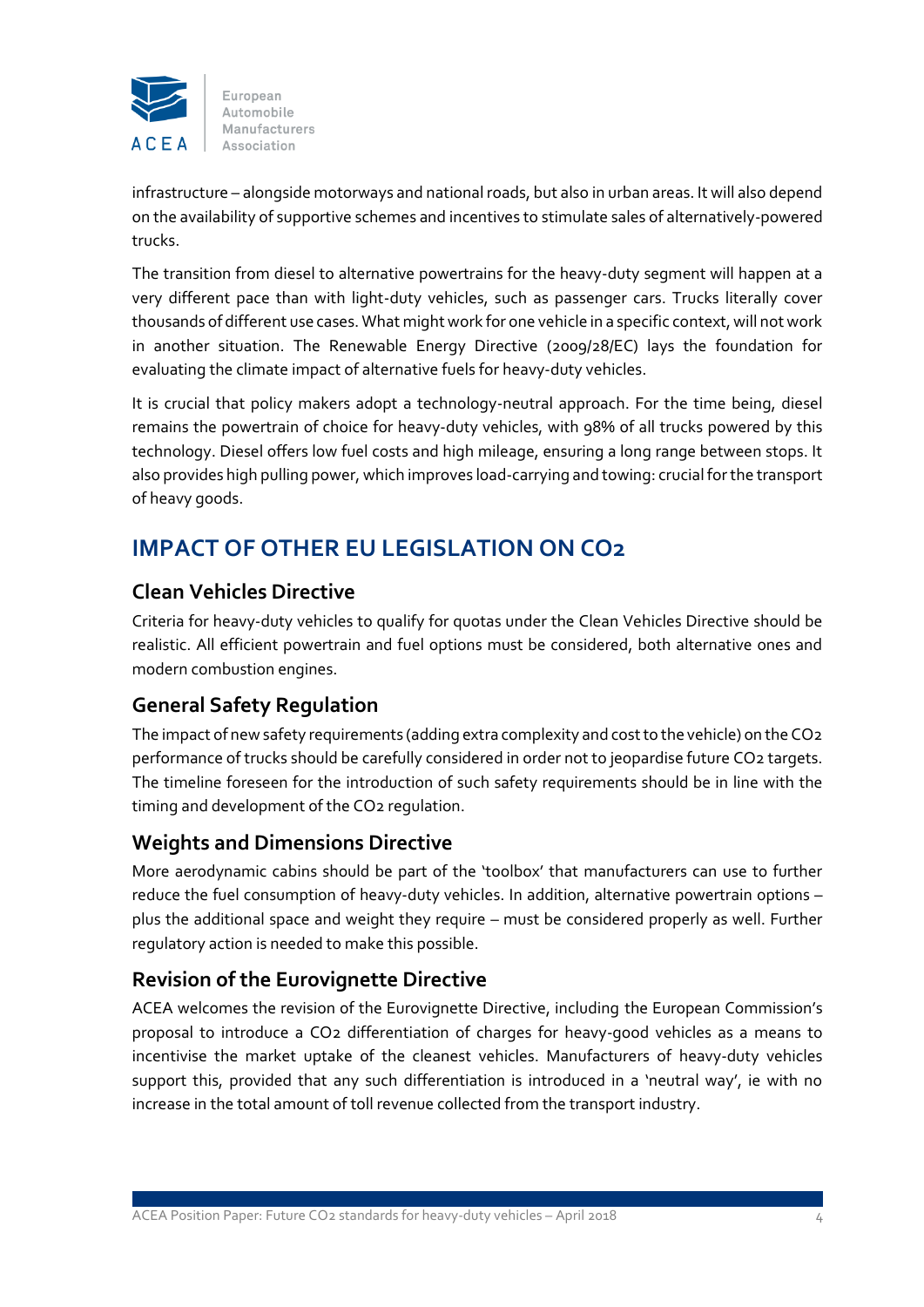

### **INTEGRATED APPROACH IS THE WAY FORWARD**

To accelerate the reduction of CO2 emissions from heavy-duty vehicles, we need to move beyond new vehicle technology alone by also looking at how vehicles are used. Firstly, because new vehicles represent such a small fraction of the fleet, it is important to look at the entire vehicle fleet rather than just new vehicles.

Secondly, there are many other factors than just the vehicle that determine CO2 emissions - such as permitted vehicle length and weight, trailer design, regulations, alternative fuels and powertrains, driver behaviour, infrastructure, and better utilisation of the vehicle (for example load optimisation). Not to mention the enormous potential of intelligent transport systems, connectivity and automation; with truck platooning being a great example of what can be done.

As part of a more integrated approach to reducing CO2 emissions from heavy-duty vehicles, ACEA suggests that the Commission explores setting enabling conditions for alternative fuels – such as gas, biofuels, synthetic fuels, power-to-X technology, electricity, etc – by exploring the potential benefits of a well-to-wheel approach.

If we want to reduce CO2 emissions from road freight transport in the most effective way, we should not only focus on setting CO2 standards for heavy-duty vehicles, but instead have to draw on the full spectrum of solutions available. Hence, a truly integrated approach is the best way forward.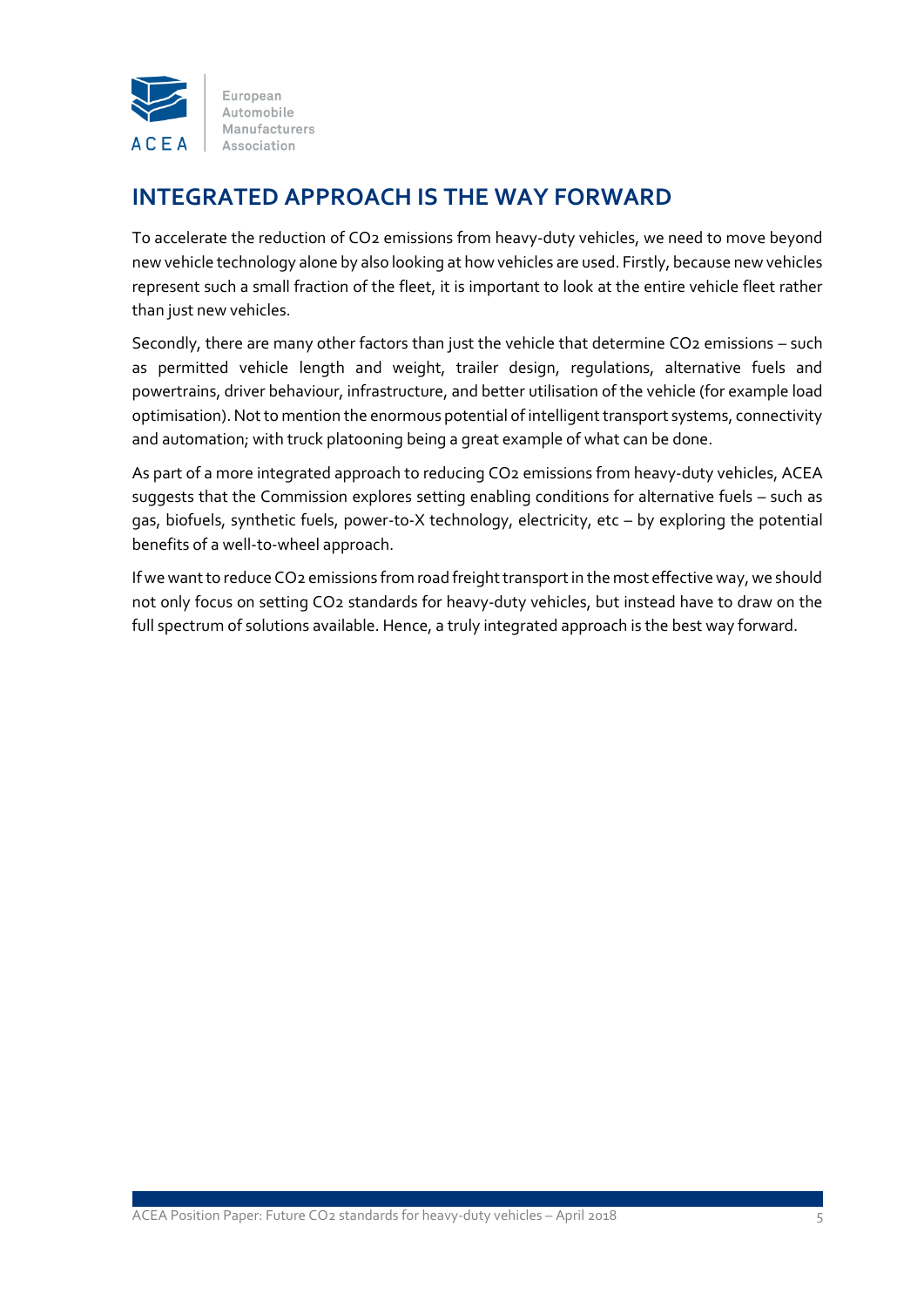

# 10 KEY RECOMMENDATIONS

### **1. ENSURE CONSISTENCY BETWEEN CLIMATE AND AIR QUALITY POLICY**

Reducing pollutant emissions requires conflicting measures to reducing CO2 emissions. This 'technological trade-off' makes it extremely difficult to decrease CO2 emissions and pollutants simultaneously. The EU truck industry believes that it is possible to deliver the CO2 reductions proposed under the third recommendation of this paper (see below), provided that the current Euro VI emission standard remains in place up until 2030 (ie no further intermediate steps beyond Euro VId). Any changes to today's Euro standard would pose significant challenges to meeting future CO2 targets.

### **2. GUARANTEE ROBUSTNESS OF THE BASELINE**

In order to ensure that future CO2 standards for heavy-duty vehicles are calculated properly and that they will deliver CO2 reductions in practice, these standards need to be based on a statistically solid baseline. In this respect, certified procedures and VECTO are important instruments to ensure the transparency of the process, allowing for data comparability across vehicles and manufacturers.

The VECTO computer simulation tool models CO2 emissions from a wide variety of trucks. It can provide vehicle-specific CO2 figures for various mission profiles, considering factors such as specific usage patterns, vehicle configurations and payloads.

The upcoming EU legislation on the certification of CO2 from heavy-duty vehicles will require a mandatory declaration of CO2 values for each truck using VECTO. That is why, when it comes to setting future CO2 standards, any credible baseline for future limits must be based on VECTOgenerated CO2 data (starting in 2019, with the first official data available at the beginning of 2020).

## **3. DEFINE AMBITION LEVEL AND TIMING FOR 2025 AND 2030**

ACEA members believe that the following timing and ambition levels for future CO2 standards for heavy-duty vehicles are achievable at a high, but acceptable, cost. Nevertheless, the extremely short lead-time should be taken into account when setting the 2025 standard, especially given that the product development of heavy-duty vehicles to be sold in 2025 is already underway.

- A 2025 CO2 reduction of 7% (ie -1.2% per year) for vehicle groups covered by the scope of the mandatory CO2 declaration in 2019 (vehicle groups 4, 5, 9 and 10 – covering 80% of EU fleet emissions); based on a 2019 baseline calculated according to certified procedures and VECTO.
- A 2030 CO2 reduction target of 16% (ie -2% per year from 2025 to 2030) for all vehicle groups covered by the scope of the mandatory CO2 declaration. This target would be based on the 2019 baseline and should be validated in 2022.

ACEA Position Paper: Future CO2 standards for heavy-duty vehicles – April 2018 6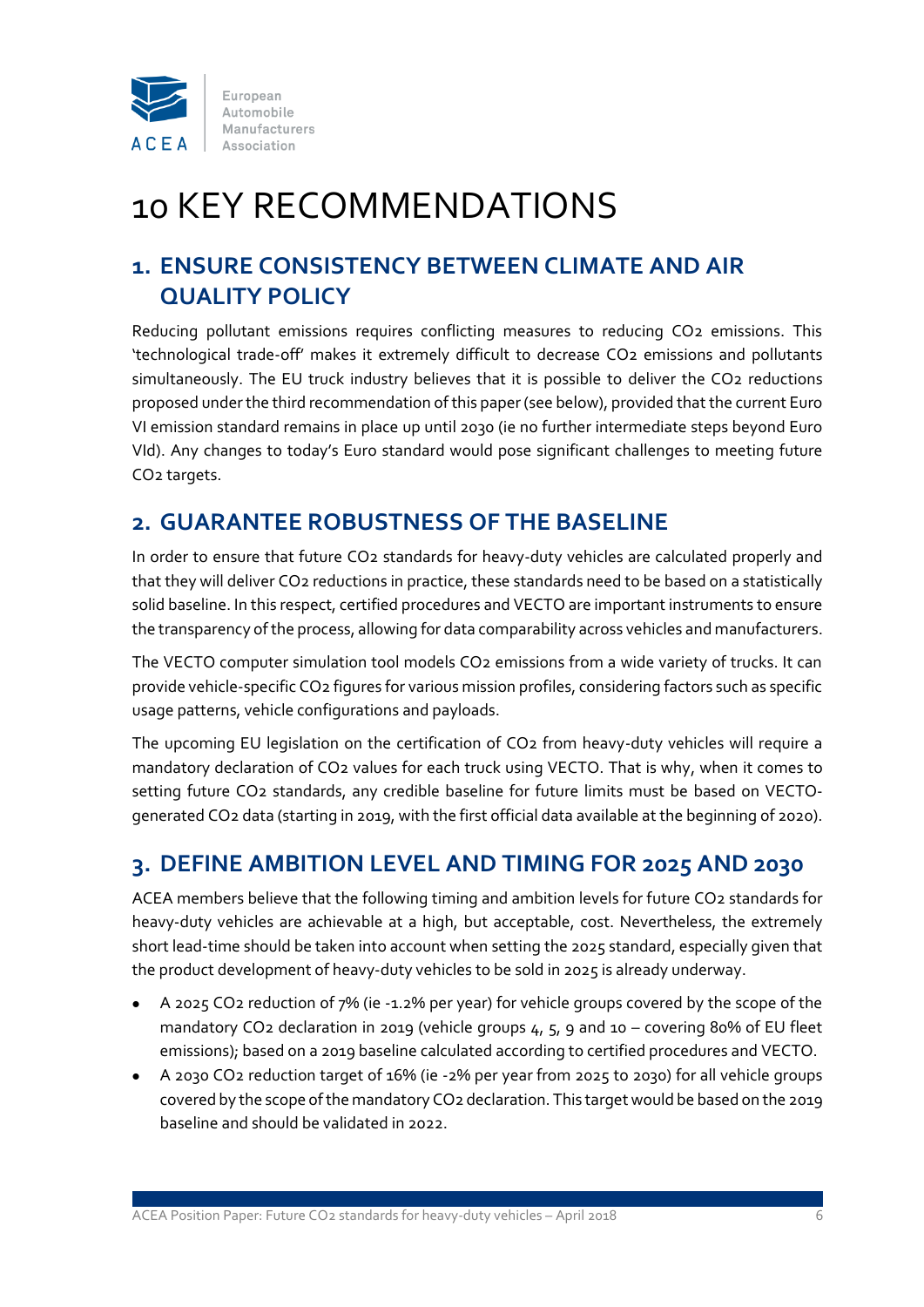

This validation of the 2030 target in 2022 would allow one to take into account the CO2 performance of vehicles at that point in time (as declared through VECTO) as well as the latest fuel efficiency technologies made available by then.



### **4. REFLECT DIVERSITY OF THE MARKET**

Future CO2 standards for heavy-duty vehicles should take into consideration the different configurations and cycles of vehicles. Hence, a specific baseline has to be set for each vehicle subgroup to which the reduction target should be applied, combined with flexibilities such as banking and trading of CO2 (see recommendation five).

Such a system would ensure a fair approach to delivering CO2 reductions across the fleet, while in parallel reflecting the complexity and diversity of the market and use cases. It also makes sure that all manufacturers share the responsibility to reduce CO2 and that there is no discrimination with regard to the product portfolio of a particular manufacturer.

That is why the cycles used for setting the limits should be as close as possible to the EU 'real world' situation of each vehicle sub-group, allowing for the fleet reduction targets to be distributed equally over the various vehicle sub-groups. Each vehicle sub-group should be defined in a way that:

- Matches reality and is credible; sub-groups should be defined based on the main real-use conditions/applications according to the mission of the vehicle (cycle, load, etc).
- Ensures that there is a representative number of sub-groups. Enough to:
	- Differentiate between technologies and specifications, in function of the use cases and the missions concerned (eg consider separate sub-groups for high-capacity vehicles, such as the European Modular System).
	- o Allow for fair targets for different manufacturers with different portfolios.
- Guarantees that definitions are robust, both today and in light of future product changes.
	- o Boundaries and loads/cycles should be robust in the short term but should also allow for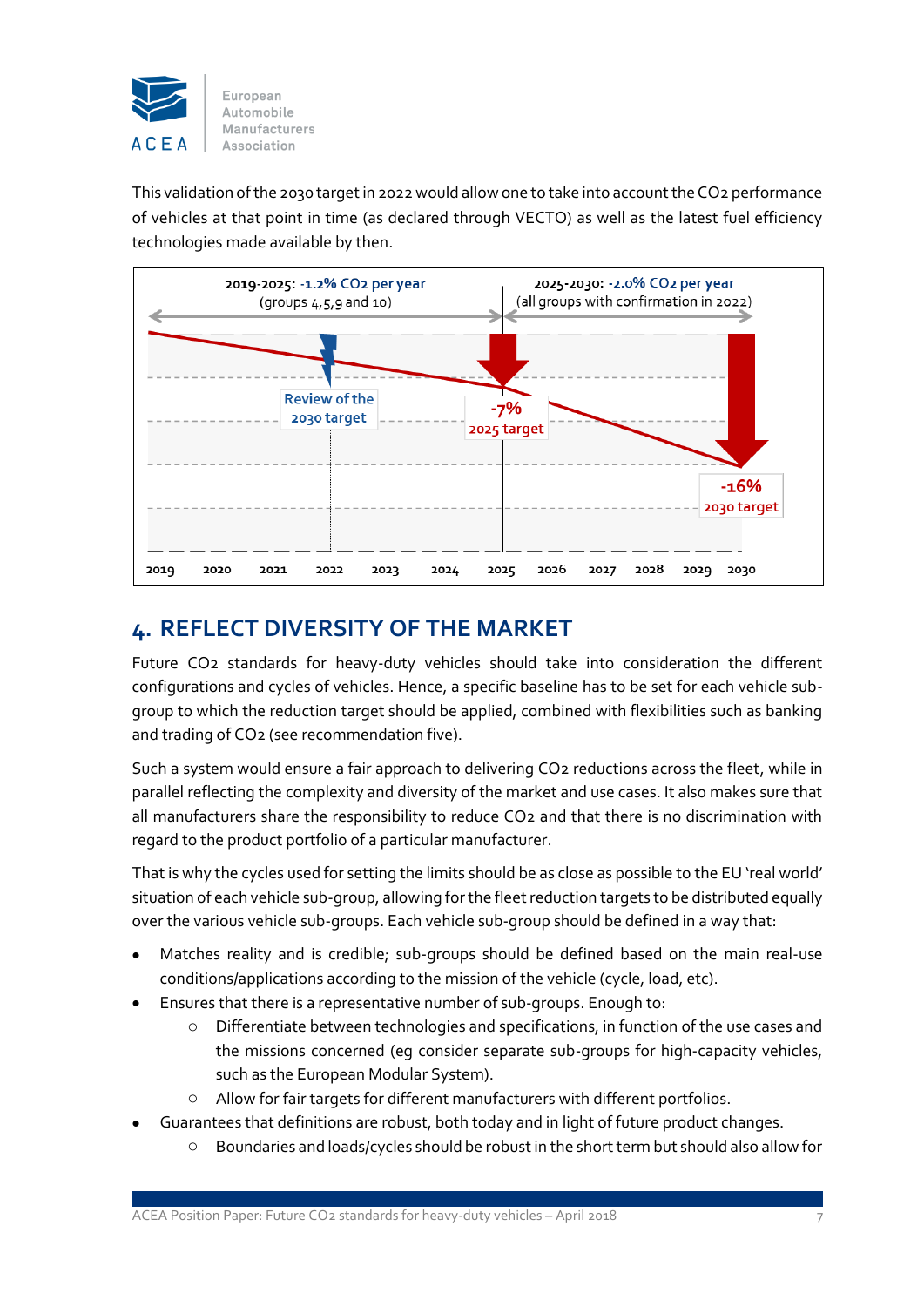

adjustments in the future.

The EU truck industry believes that this approach is the most workable and reasonable way forward; it helps to avoid distortion of the market on the one hand, and allows for a single fleet ambition level on the other.

Flexibilities should be provided for the different vehicle groups and sub-groups, by enabling the transfer of CO2 credits and debits between the groups. For each sub-group, a reference value has to be set as the baseline and the defined fleet ambition level should be applied accordingly.

### **5. PROVIDE FLEXIBILITY: BANKING AND TRADING OF CO2**

Flexibility should be provided by means of a credit system, with CO2 credits and debits being calculated on the basis of absolute tonnes of CO2 for each single vehicle and allowing for averaging over all vehicle sub-groups. The generated credits and debits could then be used within a certain time frame (valid three years backwards and five years forward), which would enable manufacturers to make large steps in reducing CO2 through new product offerings with intervals of more than one year. Such a credit system would also reflect the long product cycles and development time of heavy-duty vehicles in a meaningful manner.

Applying the above-mentioned system to the various vehicle sub-groups in the portfolios of Europe's truck makers would guarantee an equal distribution of efforts among all, as well as being the best way to meet CO2 emission targets and market demand at the same time.



## **6. CONTINUE TO UPDATE THE VECTO SIMULATION TOOL**

As explained before, the baseline for future CO2 standards should be based on VECTO-generated data. That is why it will be crucial that VECTO is updated regularly in the future in order to incorporate new technologies that will be introduced by truck makers to deliver on the CO2 targets. Robust updates of VECTO will provide strong incentives for truck manufacturers to put cutting-edge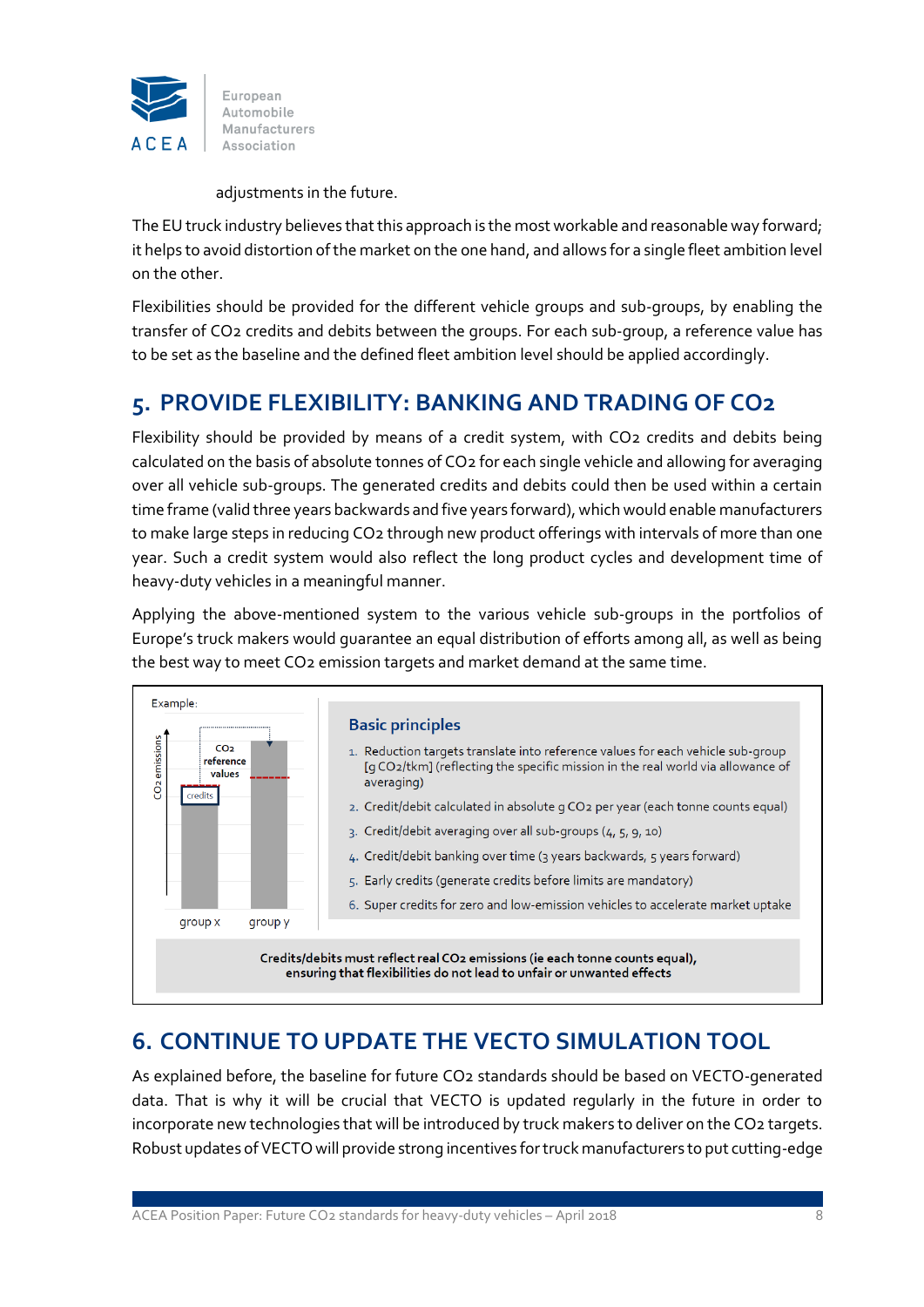

technology in their vehicles – thereby stimulating further CO2 reductions and encouraging customers to buy the most-efficient vehicles. However, this would require a well-defined process with a clear timeline.

ACEA recommends that VECTO is reviewed on an annual basis. Already now, technologies such as hybrid and electric drivetrains, dual-fuel engines, predictive cruise control, waste heat recovery and eco-roll are not accounted for. A first update to bring VECTO on par with current technology would be possible in 2020 for vehicle groups 4, 5, 9 and 10. From 2023 onwards, VECTO should be updated for all vehicle groups.

These updates should go hand in hand with the 'ECO feature' process. When a truck manufacturer wants to introduce a new feature to reduce CO2, without having to reveal it to its competitors, the ECO feature process should be used to confirm the fuel reduction benefit. Once an ECO feature has been approved and published, it should be added to VECTO as soon as possible.

### **7. INCENTIVISE LOW- AND ZERO-EMISSION VEHICLES WITH A SUPER-CREDIT SYSTEM**

Low- and zero-emission vehicles (LEVs and ZEVs) can make an important contribution to the decarbonisation of road freight transport, but they need to be incentivised in order to accelerate the market uptake of these innovative but very costly powertrains, and to enable customers to afford them. A system of 'super credits' (which give extra weighting to LEVs and ZEVs, ie these vehicles would count for more than one unit in reaching the targets) is the most effective approach to incentivise the market uptake of low- and zero-emission vehicles.



The image below provides an overview of how the super-credit system should work.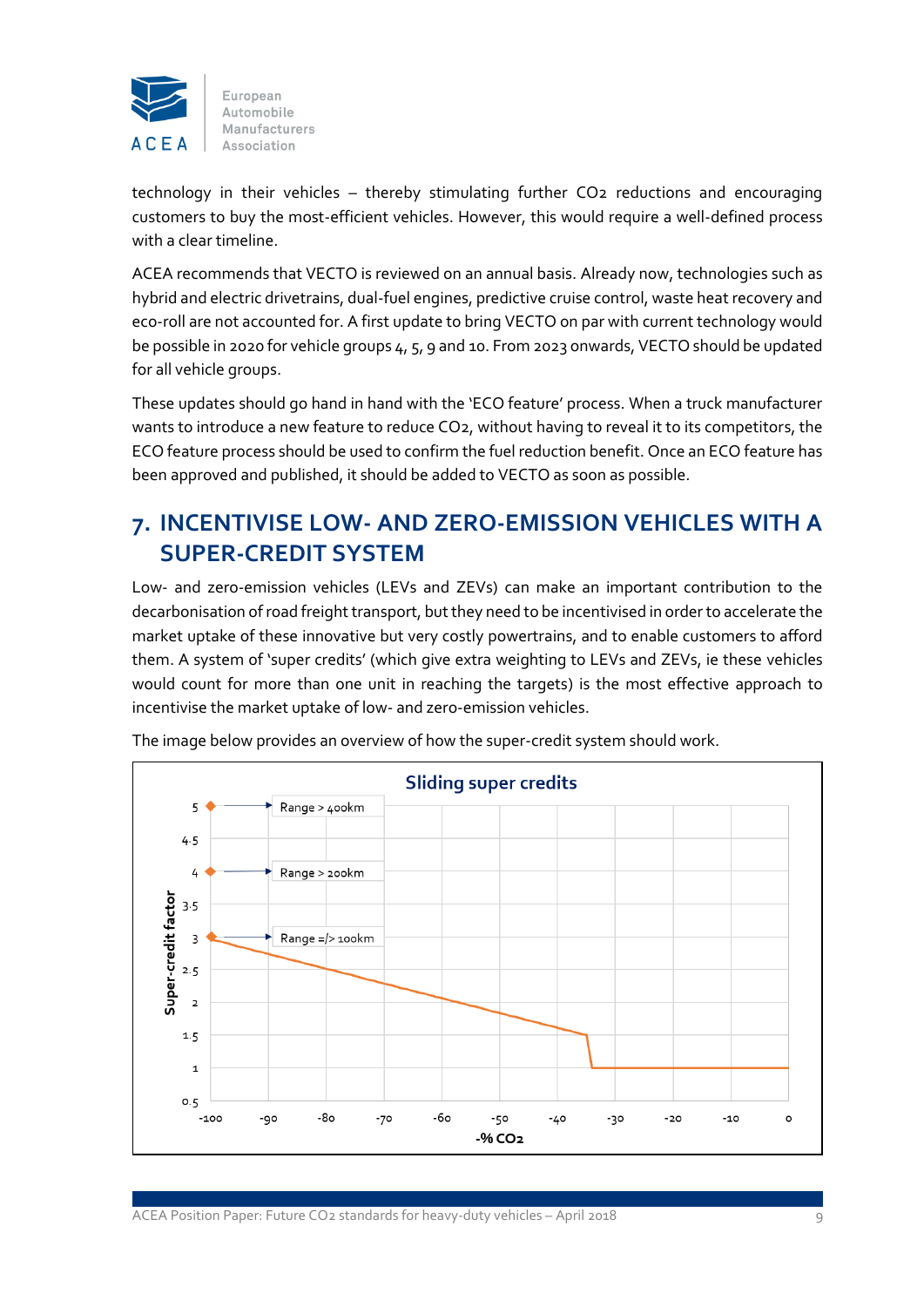

In short, super credits should apply to vehicles emitting at least 35% less CO2 than the reference value of each vehicle sub-group (derived from a 2019 baseline). Above 35%, the super-credit factor should be increased in a linear way according to the percentage CO2 reduction. The CO2-reduction rate of LEVs and ZEVs has to be calculated based on the VECTO mission-profile cycles.

### **8. FOCUS ON THE ENTIRE VEHICLE, NOT COMPONENTS**

Any future CO2 standards for heavy-duty vehicles should focus on the entire vehicle or vehicle combinations (according to the definition in VECTO) and not on single components; this is the most cost-effective approach. Component-based CO2 standards, such as standards for engines, can even have a negative impact on the net CO2-reduction of a vehicle, as such standards do not properly reflect how the components are being used (and perform) in the real world. Moreover, some of the latest innovations (such as hybrid powertrains and sophisticated gear boxes) deliver significant CO2 reductions, but would not be properly considered using a component-based approach.

### **9. BE CONSISTENT WITH METRICS**

To be coherent with the metrics used for the mandatory declaration of CO2 emissions from heavyduty vehicles based on the VECTO calculation tool, future CO2 emission standards must refer to the work done by the vehicle. Standards should therefore be defined using the following metrics: g/t\*km or g/m3\*km for heavy-goods vehicles, and g/passenger\*km for heavy-passenger vehicles.

### **10. INTRODUCE ON-ROAD VERIFICATION TESTS**

The European Commission is currently developing an 'on-road' verification test procedure (VTP) for heavy-duty vehicles to check if the parameters provided for the VECTO calculations match with reality.

Industry supports this activity as a verification of the concept selected by the Commission to simulate the CO2 performance of complete vehicles and vehicle combinations based on the assumptions used with respect to their configurations and missions. However, it is unacceptable to consider this as a conformity of production (CoP) activity for which manufacturers are responsible, as these are not based on type-approval requirements.

There will indeed be differences between the results of such an 'on-road' test and the calculations made by VECTO, considering that the on-road test may be affected by weather conditions (eg wind and humidity), road infrastructure, traffic, driving style, etc. The objective of the VTP is thus not to compare the initial calculated and certified CO2 values of the vehicle with its on-road performance, as both use different metrics and are based on other cycles.

Instead, ACEA believes that the main purpose of the VTP is to check the validity of the VECTO approach and to verify that this method correctly simulates the performance of complete heavyduty vehicles. What is more, it may also help to identify necessary updates of VECTO as well as updates of the component certification methods.